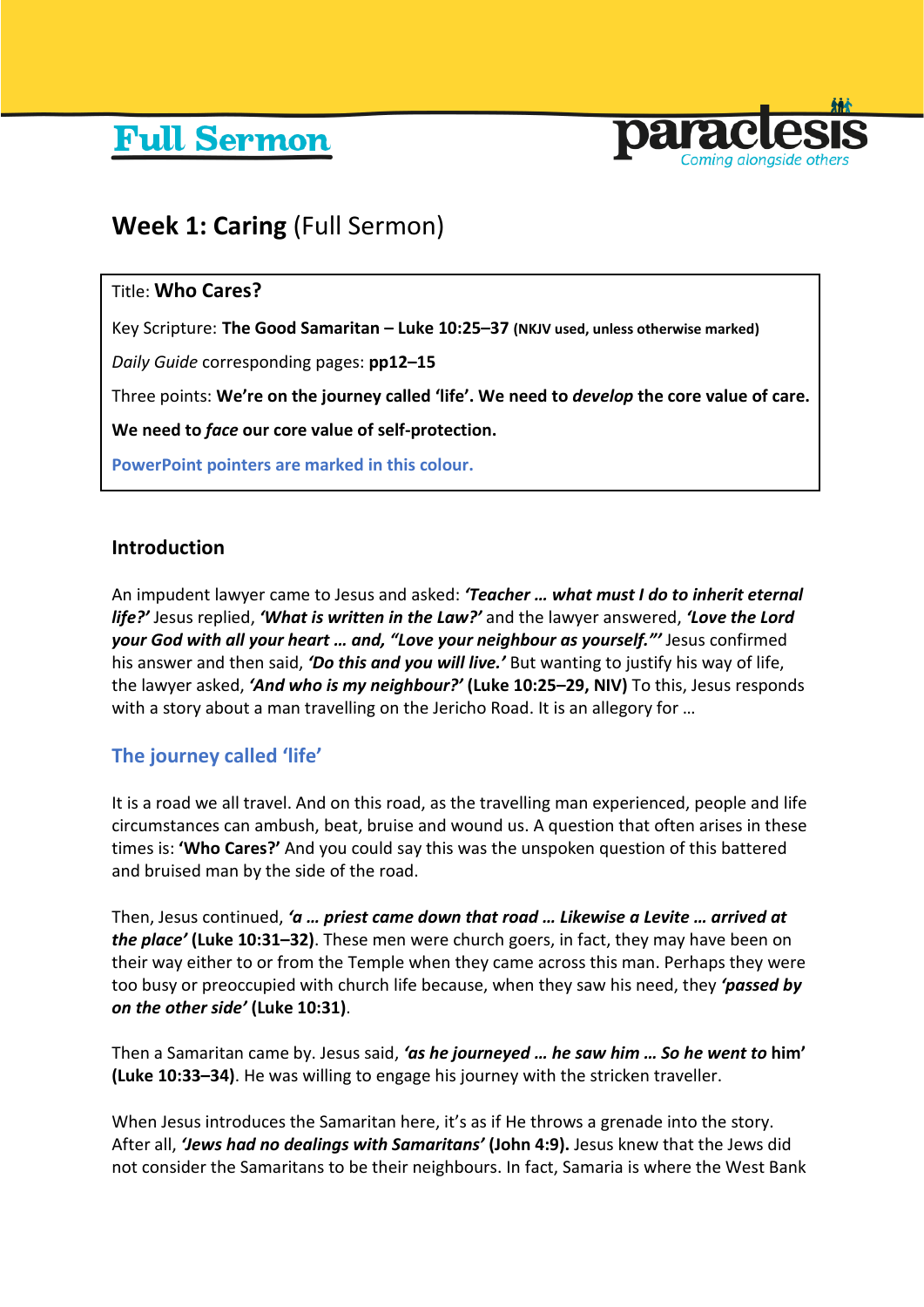is today. It was like saying a member of the PLO or Hamas came by. It was so explosive because this Samaritan man, who was despised, rejected and scorned by the Jews, was the one who reached out. Why? Because the priest and the Levite would not. Instead, they were …

#### **Indifferent and detached** (vv31–32) **[Fill in** *Daily Guide***]**

When they *'saw him, [they] passed by on the other side'* **(Luke 10:31)**. And so they both walked by the hurting man.

But then this Samaritan comes by and his reaction was different. He not only tended to the man but journeyed alongside him to the inn. He showed …

#### **Compassion and concern** (vv33–34) **[Fill in** *Daily Guide***]**

To the question, **'Who cares?'** his response was, **'I do'***.*

When the Samaritan **'***saw him, he had compassion'* **(Luke 10:33)**. Something inside him motivated him to stop and engage with this man in need. He felt something stronger than the fear of rejection and unacceptance of being a Samaritan. He **came alongside** to help, then **journeyed together** with him, helping him to an inn where he would receive more care.

John McArthur of Grace Community Church says in his commentary on Philippians, **'It is precisely the kind of assistance exemplified by the Good Samaritan, who after doing everything he could for the robbed, beaten stranger, journeyed with him and took care of him at the inn promising to repay the cost, that is described by NT Greek word – "Paraklesis"'** [1](#page-7-0) [par-ak-lay-sis].

You are probably asking, 'What is *paraklesis*?' It is a word found 142 times throughout the New Testament and appears in various forms such as *paraklesis, parakaleo, parakletos and paraklete*.

It comes from two Greek words:

*Para*: to be with, alongside *Kaleo*: to call, to come

#### *Parakaleo***:** to come alongside

This is exactly what the Samaritan did (and the priest and Levite failed to do). He came alongside the hurting man, took care of him and journeyed together with him.

Listen to these verses from **2 Corinthians 1:3–4 (***The Message***) [they are on p12 of your**  *Daily Guide***]**: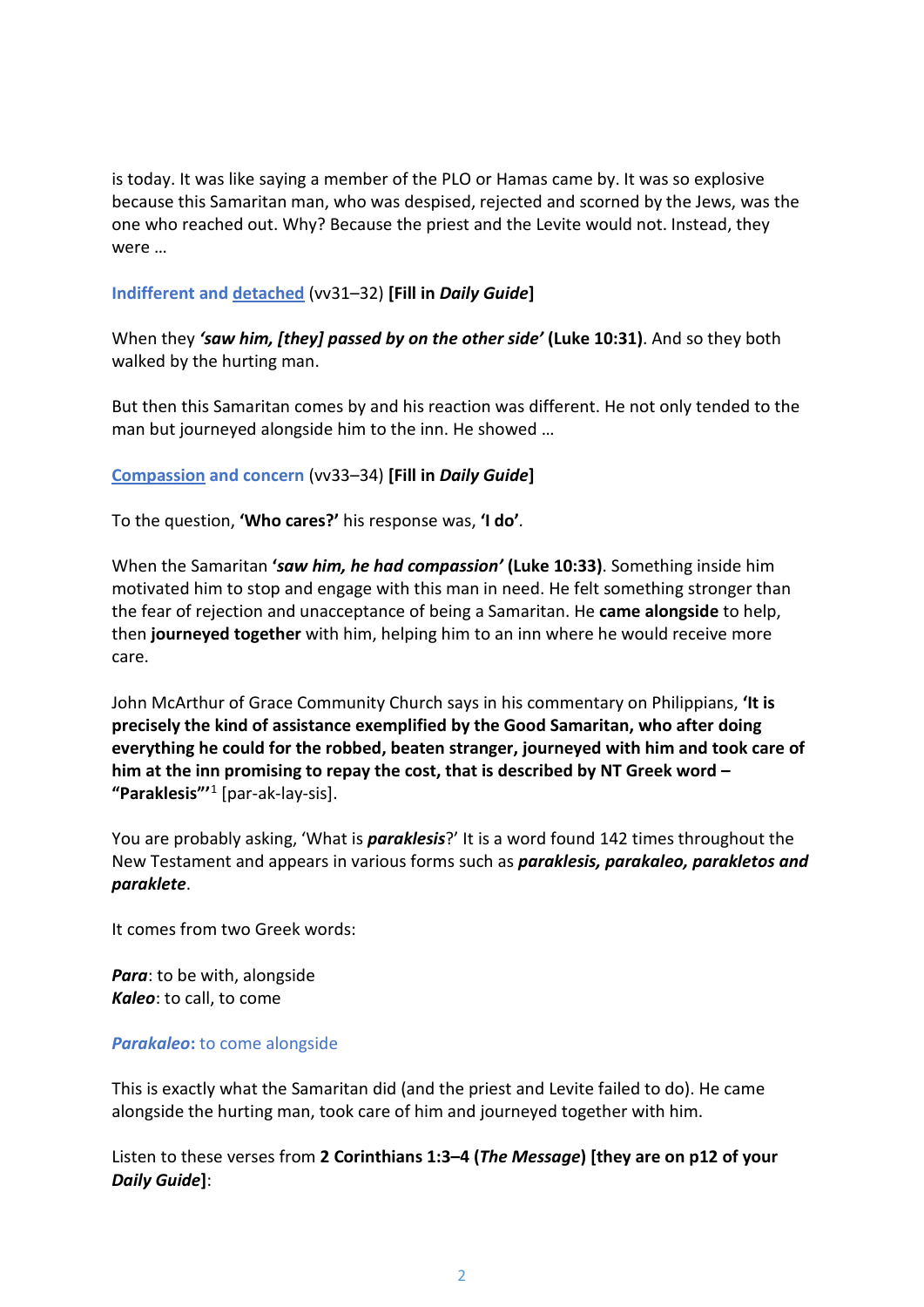'All praise to the God and Father of our Master, Jesus the Messiah! Father of all mercy! God of all healing counsel **[***paraklesis***]**! He comes alongside us **[***parakaleo***]** when we go through hard times, and before you know it, He brings us alongside **[***parakaleo***]** someone else who is going through hard times, so that we can be there for that person **[***paraklesis***]** just as God was there for us **[***parakaleo***]**.'

In these verses the word *paraklesis,* is found five times in its various forms. In the following three verses it is found another five times. This repetition is no accident. It is described in the New Testament as the **'one another'** ministry. And this forms the foundation of this entire **Paraclesis** initiative. **Paraclesis** is the anglicised transliteration of the Greek word from Latin and French, and we can define it as ...

#### **PARACLESIS: Coming alongside and being there for someone, to give help, aid, assistance, support and care.**

Traditionally, pastoral support and care in the Church is seen as the role of the leaders, pastors and elders. But the New Testament teaches that **paraclesis** is a ministry for all. We are all part of **'one another'** – it is what the Body of Christ is all about. God calls us to journey together in life. We need to understand this process so we can reach out and come alongside **'one another'** in a world full of need. And it is important to realise that **the Church is uniquely designed to care. Ephesians 4:25** says: **'***In Christ's body we're all connected to each other'* **(***The Message***)**. To fulfil this design we need to start (or continue in) …

## **Developing the core value of care**

It's interesting to note that Jesus doesn't call the Samaritan man 'the Good Samaritan', rather, we have given him that name.

His act of **paraclesis** seems so good that we think it was exceptional, but the Bible doesn't say that. He was an ordinary, regular Samaritan man. And **paraclesis** is ordinary people coming alongside other ordinary people to be a supportive helping presence. For the Samaritan, caring for others in this way was a core value.

#### In **1 Corinthians 12:25** it says: *'there should be no division in the body … its parts should have equal concern for each other'* **(NIV)**.

The antithesis of **paraclesis** is …

#### **Self-focused living [Fill in** *Daily Guide***]**

Very often, perhaps, we don't get involved in the lives of others because we are so focused on our own (like the priest and Levite).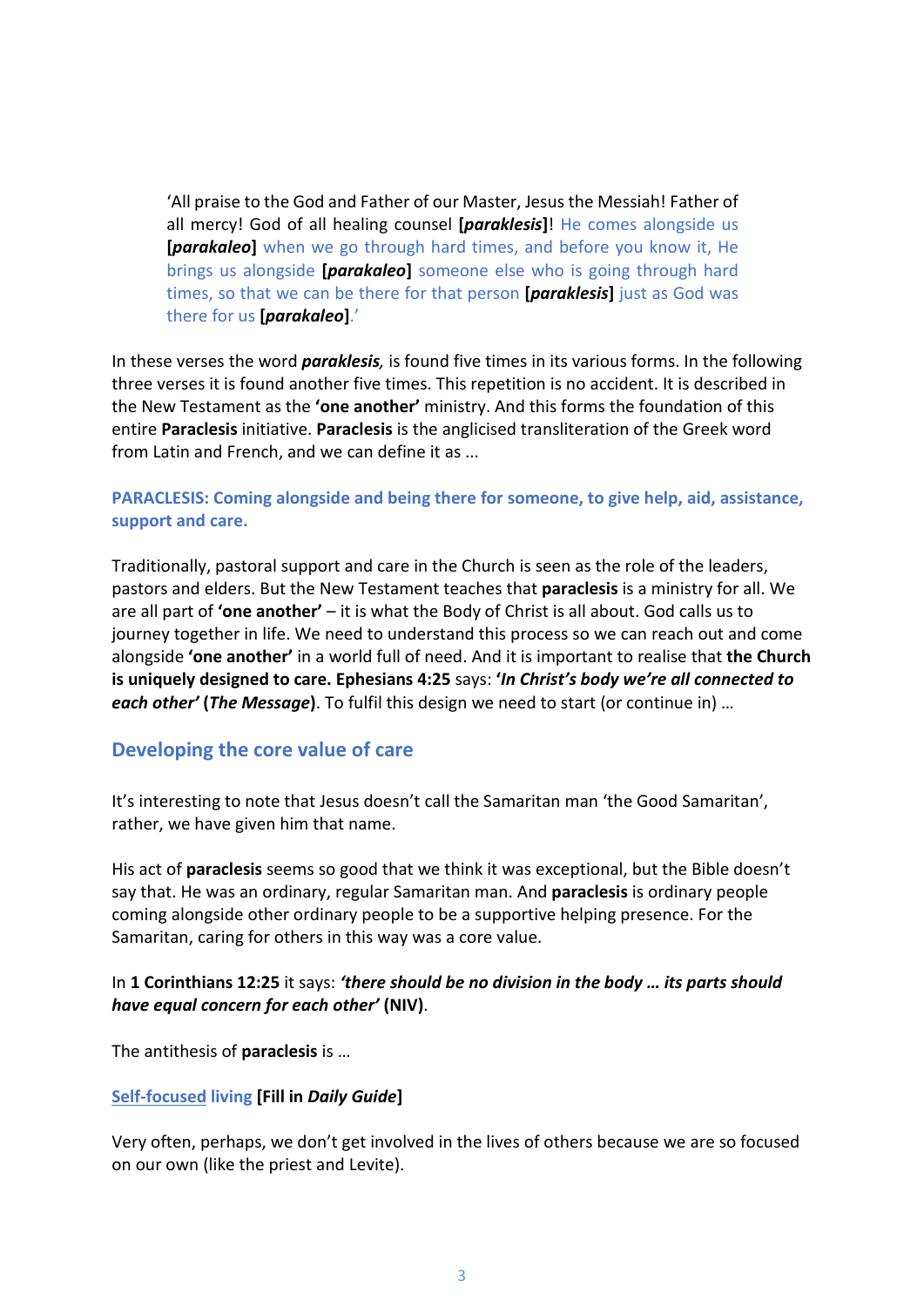When you see a family or group photograph, who do you look for first? We are naturally self-centred. We are born that way. As children we learn to be the centre of our own universe and when we become adults we continue the same way. We are all instinctively naturally self-focused.

### But in **1 Corinthians 10:24** it says: *'None of you should be looking out for your own interests, but for the interests of others'* **(GNT)**.

And so **paraclesis** is …

**Other-centred living [Fill in** *Daily Guide***]**

## **Galatians 5:14** says: *'For everything we know about God's Word is summed up in a single sentence: Love others as you love yourself'* **(***The Message***)**.

Somehow the priest and Levite missed this. For Jesus, love for God is expressed through loving our neighbour. We read in **1 John 3:16–18 (***The Message***)**:

'This is how we've come to understand and experience love: Christ sacrificed his life for us. This is why we ought to live sacrificially for our fellow believers, and not just be out for ourselves. If you see some brother or sister in need and have the means to do something about it but turn a cold shoulder and do nothing, what happens to God's love? It disappears. And you made it disappear ... let's not just talk about love; let's practice real love. This is the only way we'll know we're living truly, living in God's reality.'

Like the Samaritan, we need to develop a core value of care. This means having the same concern for others as we have for ourselves.

To *'Love your neighbour as yourself'* **(Luke 10:27, NIV)** means to come alongside others with that same level of care as you care for yourself.

**1 Corinthians 13:4** says: *'Love never gives up. Love cares more for others than for self'* **(***The Message***)**. That means …

## **Developing awareness of other people's needs [Fill in** *Daily Guide***]**

It doesn't come naturally. We need to learn to read the signs and signals that other people send out. Their tone of voice, body language and facial expressions can be like puffs of smoke, hinting towards the smouldering volcano underneath. When you ask someone how they are and they reply that they are OK, it usually means they are not really OK. Explore it.

In his book, *The 7 Habits of Highly Effective People*[2](#page-7-1) Stephen Covey tells a story of when he was travelling on the New York subway. Some noisy, unruly kids got on and their father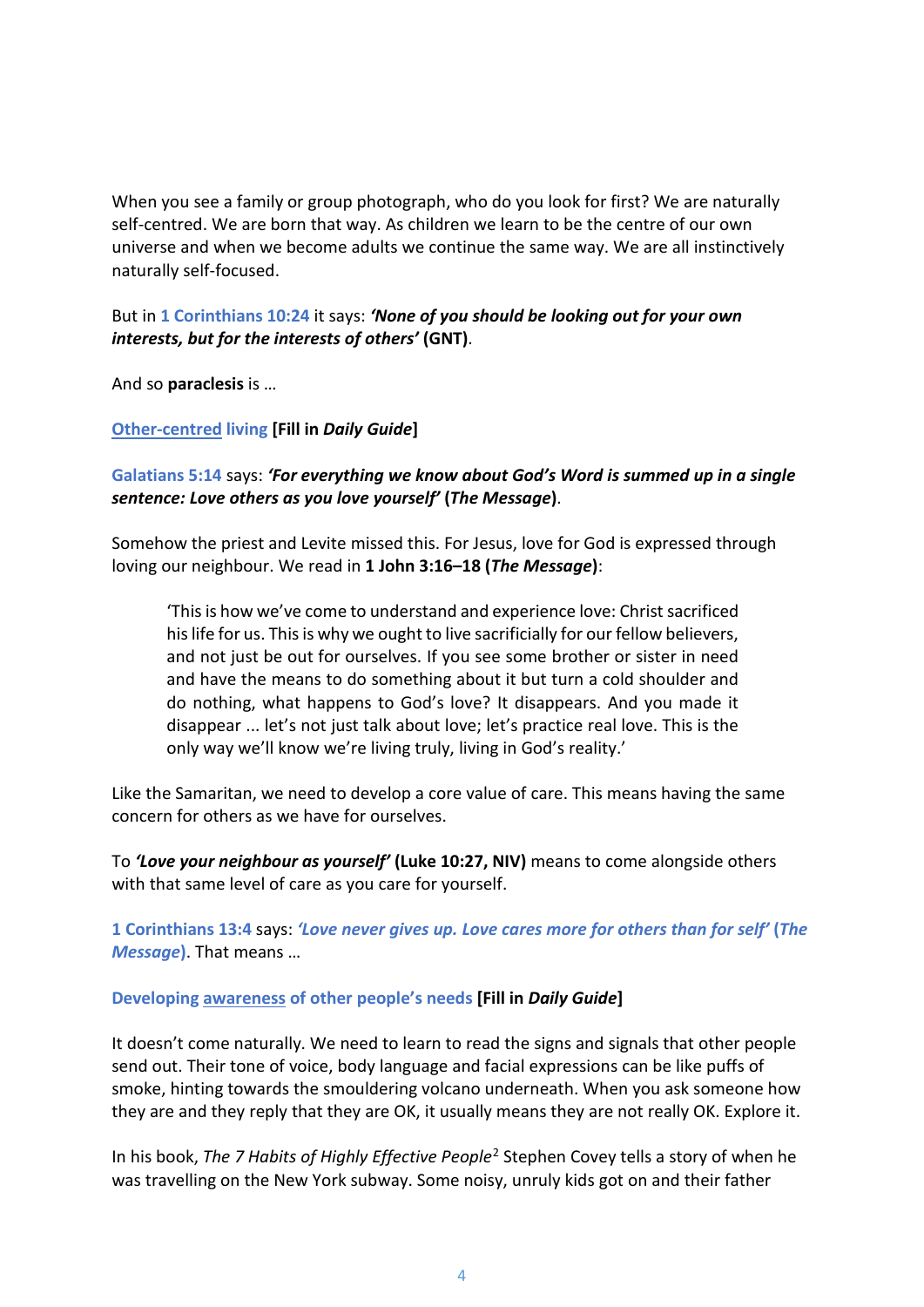followed and sat down next to Covey. Despite their inappropriate and rude behaviour, and the painfully uncomfortable atmosphere, the father sat there unresponsive, with his eyes closed. Finally, Covey confronted the man who opened his eyes, evaluated the situation as if unaware of it, and responded, 'You're right, I guess I should do something about it. I've just come from the hospital, where their mother died about an hour ago. I don't know what to think, I guess they don't know how to handle it either.'

This is an example of how our perceptions of people can be completely wrong. We need to reach out and engage with others in order to really understand their needs.

#### **Recognising people struggle more than we realise [Fill in** *Daily Guide***]**

Today we may shake hands with people who are falling apart at the seams and we may never know it. Regularly we meet people burdened by struggles.

Someone was once asked how they were and answered, 'Not too bad.' On asking further, 'Does that mean not too good?' they broke down in tears because they were struggling with the death of a close family member.

Will Smith said, **'never underestimate the pain of a person because, in all honesty, everyone is struggling. Some people are better at hiding it than others.'[3](#page-7-2)**

*Parakaleo* is an interesting word. It is like a diamond. When you turn it and shine a light on it, you see different facets reflected in the light. The New Testament uses six different words for this one word*.* There is not a word big enough to translate it directly into English.

We now know the primary meaning is 'to come alongside' but there are many others to explore, and we will look at these over these six weeks.

Let's look at the first now:

*Parakaleo***: To encourage**

**'***encourage* **[***parakaleo***]** *one another daily, as long as it is called "Today"'* **(Heb. 3:13, NIV).**

**Paraclesis** starts at the point of …

**ENCOURAGEMENT: The expression of affirmation, verbally, non-verbally or practically, giving support and inspiration to someone on their journey, lifting them up, helping them to overcome a difficult time.** 

It is something we can all do. Every Sunday we need to be aware that people struggle more than we realise, and get alongside them, to encourage and support them.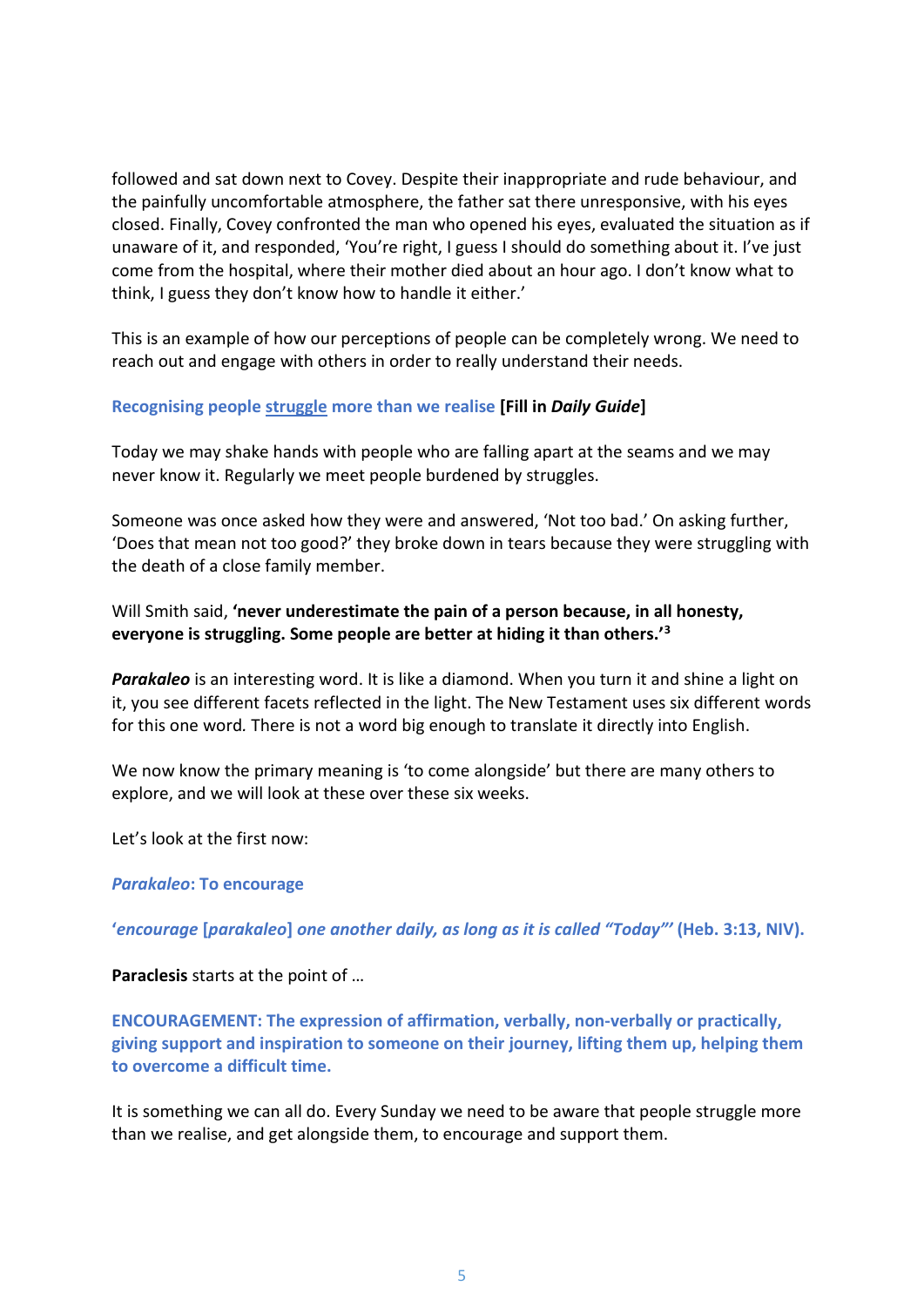Have you ever watched a marathon when runners come to the end of the race? Their friends and family line up along the street, coming alongside the barriers to shout and cheer them on to the finish. Imagine if they shouted, 'Give up, you'll never make it,' or 'Look at you, you're exhausted, quit now before you collapse!'

The church should be a place where we cheer each other on and cheer each other up.

## *'we … sent Timothy to get you up and about, cheering you on [parakaleo] so you wouldn't be discouraged by these hard times.'* **(1 Thess. 3:2,** *The Message***).**

There is a longing in the human heart to be affirmed and encouraged. Why? Because God made us that way, and He has called us, in the community of faith, to be encouragers. George Adams said, **'We should seize every opportunity to give encouragement. Encouragement is oxygen for the soul.'**[4](#page-7-3)

But sometimes Church can be a discouraging place. One person said the biggest discouragements came from Christian friends. We have to ask ourselves, 'Is our church encouraging? Am I personally contributing to the church with encouragement?#

## **1 Thessalonians 5:11** says: *'So encourage [parakaleo] each other to build each other up'* **(TLB).**

Something happens when we are encouraged. The word literally means to pour in courage.

## **To encourage, means being willing to:**

#### • **Move out of your comfort zone [Fill in** *Daily Guide***]**

The priest and Levite were comfortable with church, but not comfortable with the man on the street. The Samaritan was willing to step out of his comfort zone. **Parakaleo** is a verb, it's an action. Over these six weeks, let this series help you move out of your comfort zone.

• **Become a giver not a getter [Fill in** *Daily Guide***]**

We can't truly love unless we are prepared to give and serve, while expecting nothing in return. We start by giving encouragement, not looking for it. **Acts 20:35**  says **'***It is more blessed to give than to receive'* **(NIV)***.*

• **Focus on how much God cares for you [Fill in** *Daily Guide***]**

In **1 John 4:10** it says: *'This is love: not that we loved God, but that he loved us'*  **(NIV)***.* We need to know how much God loves and cares for us. It is out of this understanding and experience that we are able to care for and encourage others. As we've read today: *'He comes alongside us when we go through hard times, and before you know it, he brings us alongside someone else who is going through hard times so that we can be there for that person just as God was there for us'* **(2 Cor. 1:3–5,** *The Message***).**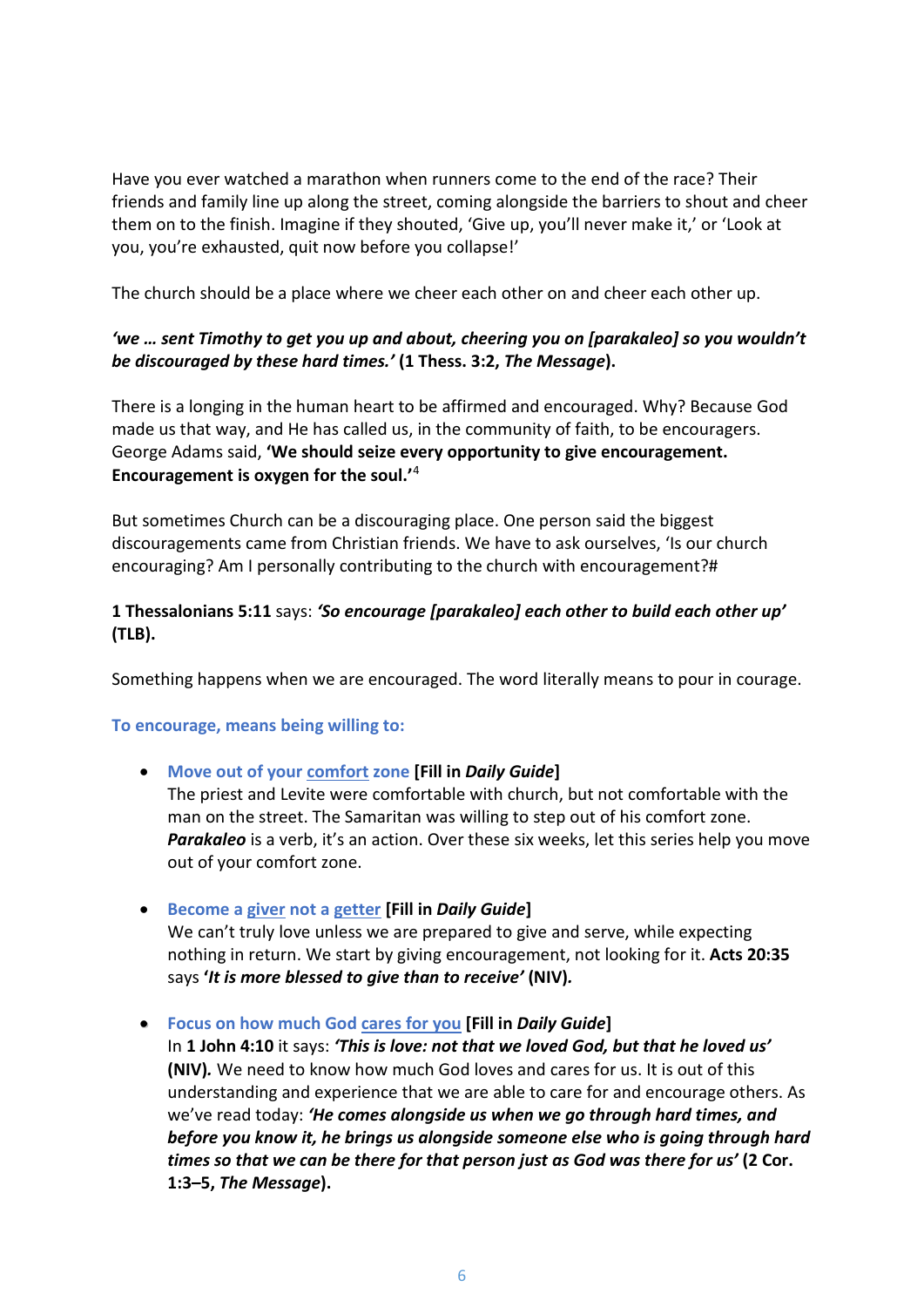- **Be alert for opportunities [Fill in** *Daily Guide***]** Develop sensitivity to the feelings and struggles of others. Encouragement is more an opportunity to be seized, rather than one to be created, by putting others' needs first – *'not looking to your own interests but each of you to the interests of the others'* **(Phil. 2:4, NIV)**.
- **Learn to be a good listener [Fill in** *Daily Guide***]** Listening is an expression of loving. It is one of the most encouraging things you can do. A burden shared is a burden halved. Many of us are more prone to talk rather than listen, so perhaps we need to become more aware of this in our own lives.
- **Use positive words [Fill in** *Daily Guide***]** Use encouraging words that bless not blister, that heal not hurt, that build up not tear down, that soothe not sear. Use words of affirmation not denigration.
- **Do acts of kindness [Fill in** *Daily Guide***]**

Don't miss opportunities to come alongside others and encourage them with acts of kindness. Make a phone call, drop a note, pay a visit, post a card, send some flowers or give a gift. And not just now and again but regularly! **Galatians 6:9–10 (TLB)** says: *'let us not get tired of doing what is right, for after a while we will reap a harvest of blessing if we don't get discouraged and give up. That's why whenever we can we should always be kind to everyone, and especially to our Christian brothers.'* 

All this is part of developing a core value of care, like that of the Samaritan man. However, there is a hurdle we need to overcome, one that the priest and Levite did not.

In John Powell's book, *Why Am I Afraid to Tell You Who I Am?* he wrote that at the heart of all humanness is an inherent fear of rejection and unacceptability. He came to the conclusion that: **'I am afraid to tell you who I am because if I tell you who I am, you might not like who I am, and that is all I have to give.'**[5](#page-7-4)

And this belief is what so often prevents us from reaching out and engaging with others. Afraid that people will reject us for whatever reason, we develop a core value of selfprotection. We don't engage because we want to protect ourselves, and unless we get over this hurdle, we will never move into that dimension of **paraclesis** that God has made available to us. So how do we overcome this?

## **Facing our core value of self-protection**

Dr Larry Crabb says that *'***love is moving toward others without self-protection'***.* [6](#page-7-5)

We need to face our core value of self-protection, and replace it with the core value of care.